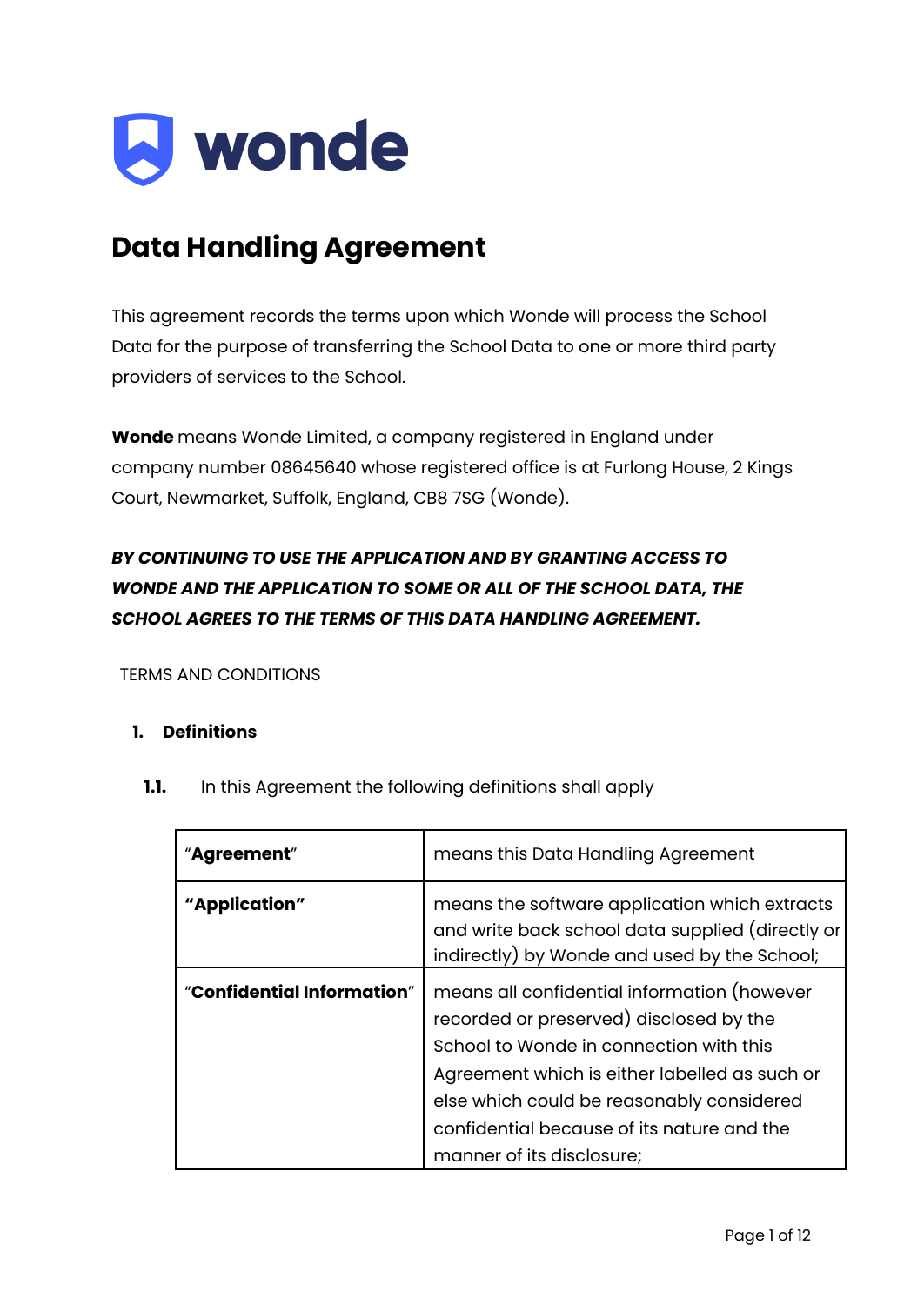| "Data"                                                | has the meaning given in the DPA as amended<br>or replaced from time-to-time;                                                                                                                                                                                                                                                                                     |
|-------------------------------------------------------|-------------------------------------------------------------------------------------------------------------------------------------------------------------------------------------------------------------------------------------------------------------------------------------------------------------------------------------------------------------------|
| "Data Controller"                                     | has the meaning given in the DPA as<br>amended or replaced from time-to-time;                                                                                                                                                                                                                                                                                     |
| "Data Processor"                                      | has the meaning given in the DPA as<br>amended or replaced from time-to-time;                                                                                                                                                                                                                                                                                     |
| "Data Protection Laws"                                | means the DPA, and all applicable laws and<br>regulations relating to the processing of<br>personal data and privacy applicable in the<br>United Kingdom from time-to-time.                                                                                                                                                                                       |
| "DPA"                                                 | means the Data Protection Act 2018;                                                                                                                                                                                                                                                                                                                               |
| "Good Industry Practice"                              | means using standards practices methods<br>and procedures conforming to the law and<br>exercising that degree of skill and care<br>diligence prudence and foresight which would<br>reasonably and ordinarily be expected from a<br>skilled and experienced person or body<br>engaged in a similar type of undertaking<br>under the same or similar circumstances; |
| "Management<br><b>Information System" or</b><br>"MIS" | means the School's database which holds<br>the School Data                                                                                                                                                                                                                                                                                                        |
| "Personal Data"                                       | has the meaning given in the DPA as<br>amended or replaced from time-to-time.                                                                                                                                                                                                                                                                                     |
| "Personal Data Breach"                                | means the accidental or unlawful<br>destruction, loss, alteration, unauthorised<br>disclosure of, or access to, any Personal Data<br>transmitted, stored or otherwise processed                                                                                                                                                                                   |

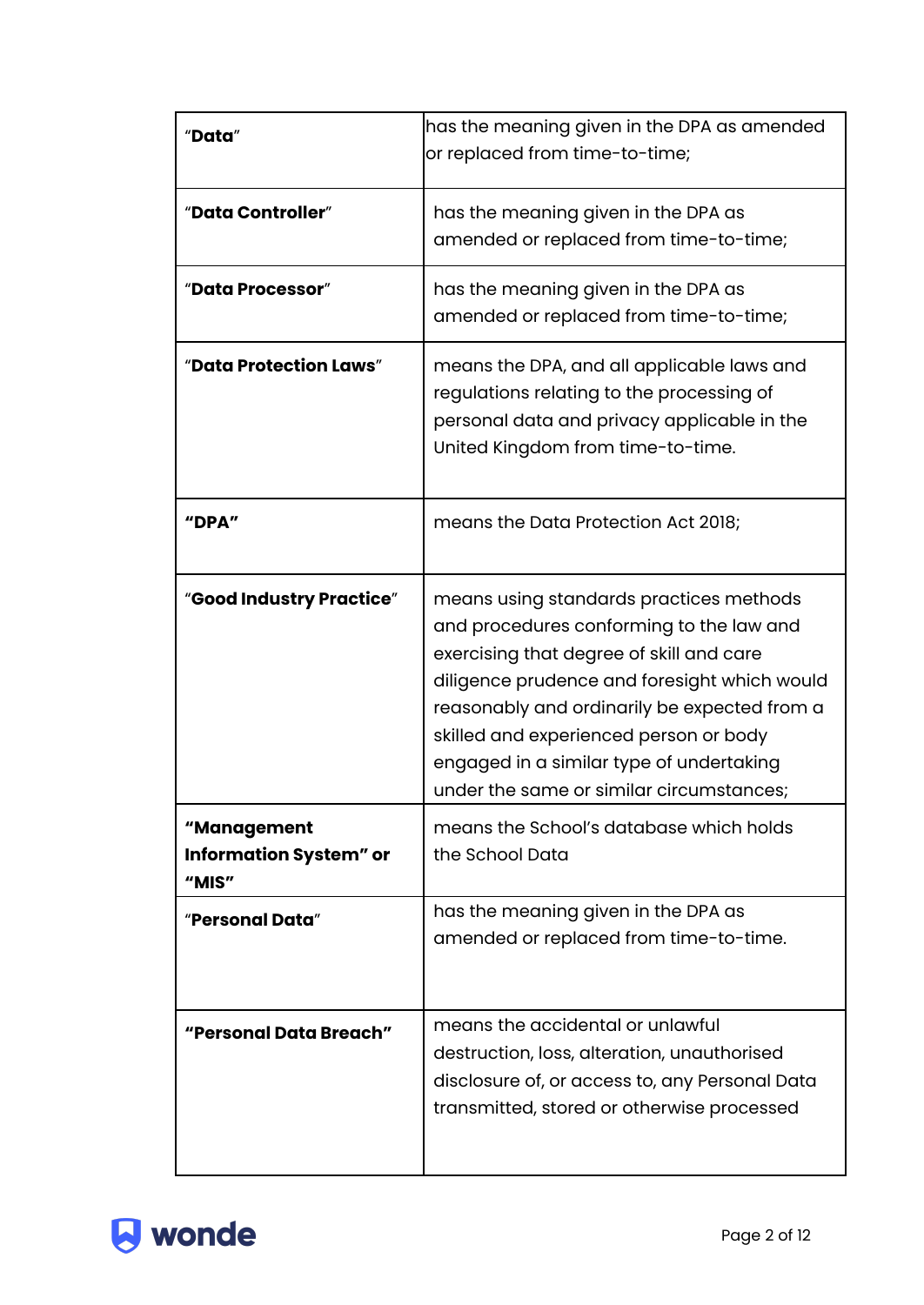| "processed" or<br>"processing" | has the meaning given in the DPA as<br>amended or replaced from time-to-time;                                                                                                                                                                                                             |
|--------------------------------|-------------------------------------------------------------------------------------------------------------------------------------------------------------------------------------------------------------------------------------------------------------------------------------------|
| "Services"                     | Means the services performed by Wonde:<br>a) for the benefit of the School and School<br>Suppliers, utilising the Application, of<br>transferring selected School Data from<br>the School or its MIS to selected School<br>Suppliers; and<br>b) to allow students, parents and guardians, |
|                                | and staff at the School to access selected<br>data from the MIS and/or School<br>Suppliers using a single account within<br>the Application.                                                                                                                                              |
| "School"                       | means the school or establishment using the<br>Application.                                                                                                                                                                                                                               |
| "School Data"                  | means Personal Data relating to students,<br>parents and guardians, and staff at the<br>School, and other data regarding the school,<br>including timetable, call and year group<br>information;                                                                                          |
| "School Suppliers"             | means third party providers of services to the<br>School to which the School wishes to transfer<br>certain of the School Data.                                                                                                                                                            |

**1.2.** A reference to writing or written includes faxes, emails and writing in any electronic form.

**2.** General Provisions

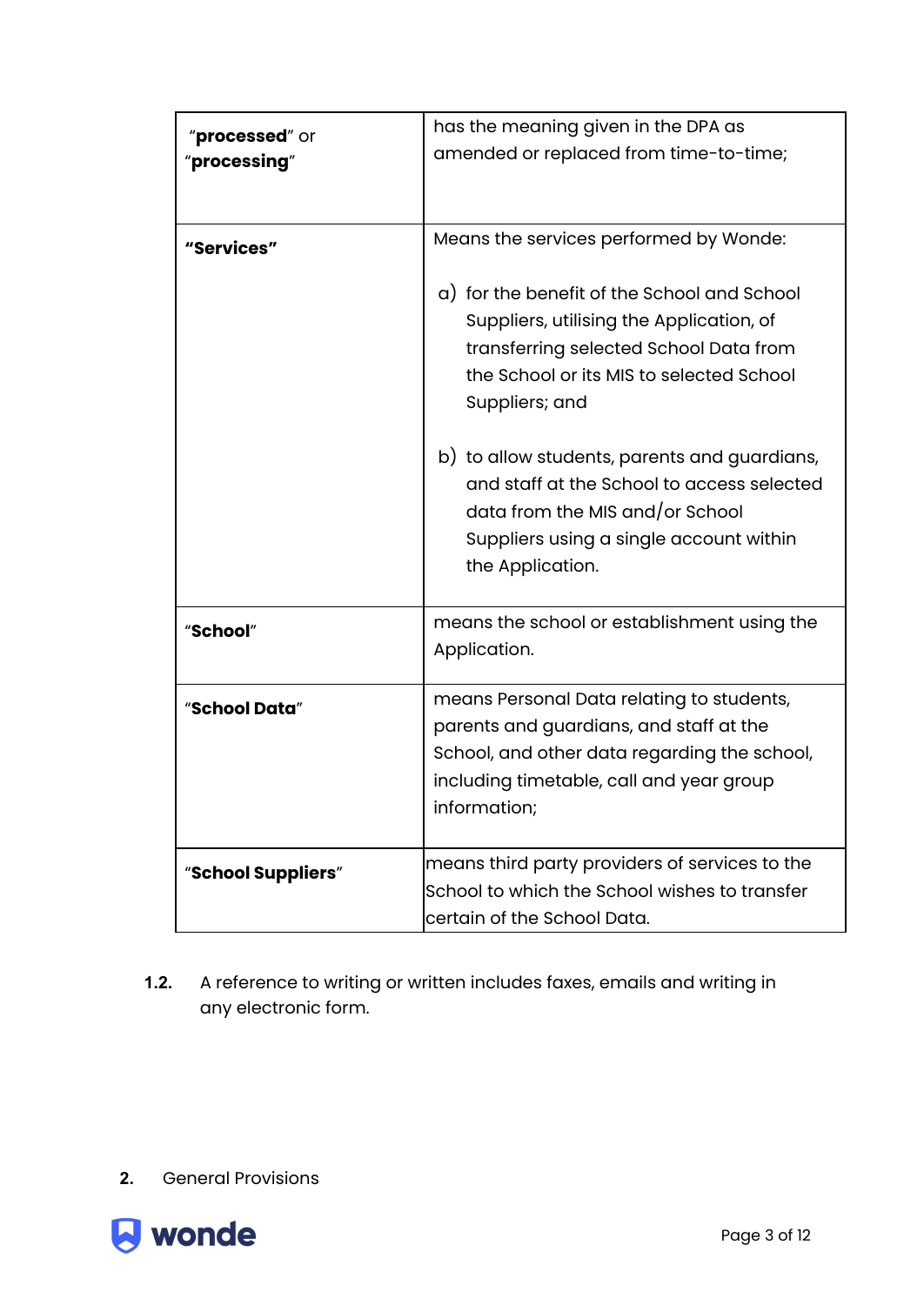- **2.1.** By continuing to use the Application, and by granting access to Wonde and the Application to some or all of the School Data, the School agrees to the terms of this Agreement.
- **2.2.** The School and Wonde acknowledge that, for the purposes of Data Protection Legislation, Wonde is a Data Processor and the School is a Data Controller in respect of the School Data comprising Personal Data.
- **2.3.** Wonde shall comply with all applicable Data Protection Laws in respect of the processing of the School Data.
- **2.4.** Wonde shall not process any School Data other than on the instructions of the School (unless such processing shall be required by any law to which Wonde is subject).
- **2.5.** The School hereby instructs and authorises Wonde to process School Data for the purpose of transferring certain School Data from the School to School Suppliers, to allow students, parents and guardians, and staff of the School to access certain School Data using the Application, and as otherwise reasonably necessary for the provision of the Services by Wonde to the School.
- **2.6.** The School warrants and represents that the transfer by the School of the School Data to Wonde for the purpose of Wonde processing the School Data as set out in this clause 2, is lawful under, and in full compliance with, Data Protection Laws. The School shall indemnify Wonde against all costs, claims, damages, expenses, losses and liabilities incurred by Wonde arising out of or in connection with any breach of the foregoing warranty and representation.
- **2.7.** The School and Wonde confirm that:
	- 2.7.1. the processing of School Data by Wonde will comprise the collection or extraction of School Data from the MIS, the organisation and re-categorisation of that School Data, the transfer of the School Data to School Suppliers notified to Wonde by the School, and the transfer of the School Data to parents and guardians, students and staff of the School who

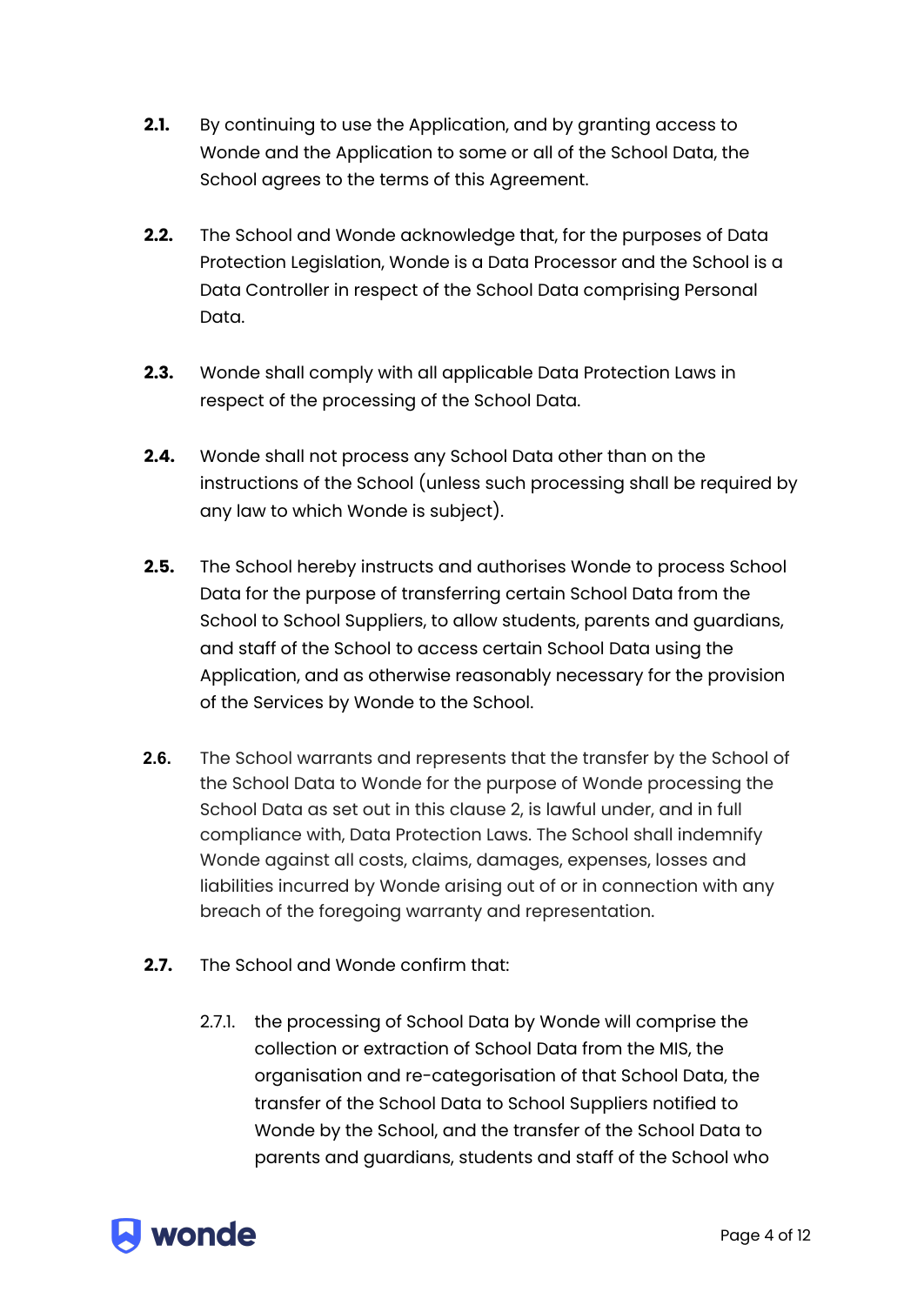are permitted to access the Application;

- 2.7.2. the purpose of the processing of School Data by Wonde is to enable Wonde to provide the Services; and
- 2.7.3. the data that will be processed by Wonde will be School Data, and the data subjects will be students of the School, their parents and guardians, and staff of the School.

#### **3.** Term of the Agreement

- **3.1.** This Agreement shall commence on the date that the School first approves the transfer of School Data by Wonde to a School Supplier, and shall continue in full force unless and until the School removes the Application from the School's computer network or MIS, at which point this Agreement shall automatically terminate.
- **3.2.** Upon termination of this Agreement, clauses 2.6, 5 and 9 shall continue to apply.
- **4.** Transfer of School Data
	- **4.1.** The School hereby consents to the Application accessing School Data held on the Management Information System, for the purpose of extracting and transferring such School Data to Wonde and to School Suppliers.
	- **4.2.** Prior to leaving the School premises by electronic means (via HTTPS) the School Data will be encrypted by the Application.
	- **4.3.** Wonde shall ensure that the School has access to an online portal whereby the School have visibility and control over the categories of School Data they are sharing with each Application; subject to any terms and conditions of use for the online portal.

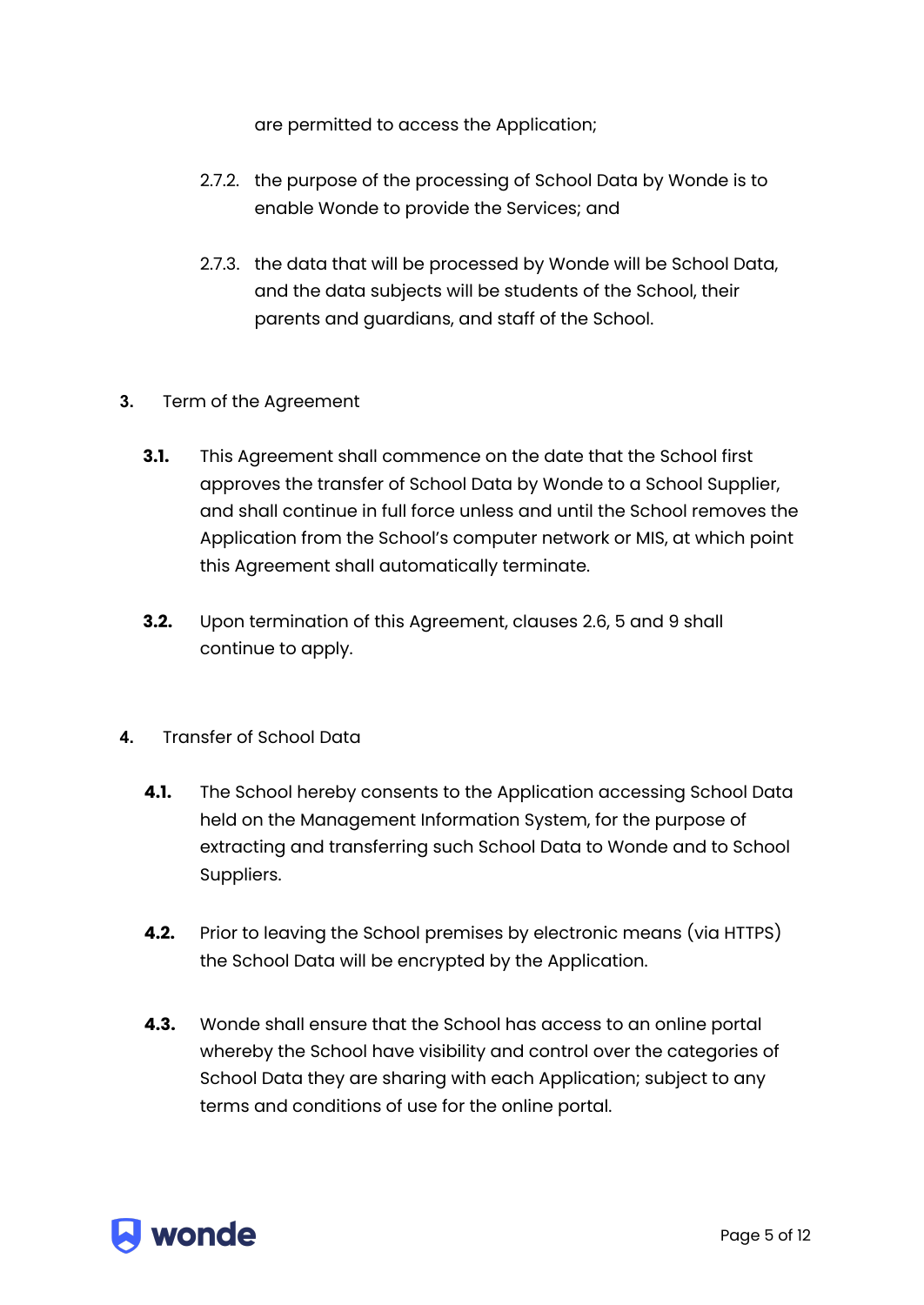- **5.** Ownership of the School Data and Confidential Information
	- **5.1.** The School Data shall always remain the property of the School.
	- **5.2.** Wonde shall have no responsibility to maintain the security of any School Data held or controlled by the School.
	- **5.3.** Wonde shall keep all Confidential Information and School Data confidential and shall not:-
		- 5.3.1.1. use any Confidential Information or School Data except for the purpose of performing the services it provides to the School; or
		- 5.3.1.2. disclose any Confidential Information in whole or in part to any third party, except as expressly permitted by this Agreement, or as required for the purpose of any services provided by Wonde to the School, or to the extent required by law.
	- **5.4.** Wonde shall ensure that all persons authorised by Wonde to process the personal data have committed themselves to confidentiality or are under an appropriate statutory obligation of confidentiality.
- **6.** Security of the Data
	- **6.1.** Taking into account the state of the art, the costs of implementation and the nature, scope, context and purposes of processing to be carried out by Wonde, as well as the risk of varying likelihood and severity for the rights and freedoms of natural persons, Wonde shall in relation to the School Data implement appropriate technical and organisational measures to ensure a level of security appropriate to that risk.
	- **6.2.** In assessing the appropriate level of security, Wonde shall take account in particular of the risks that are presented by processing of

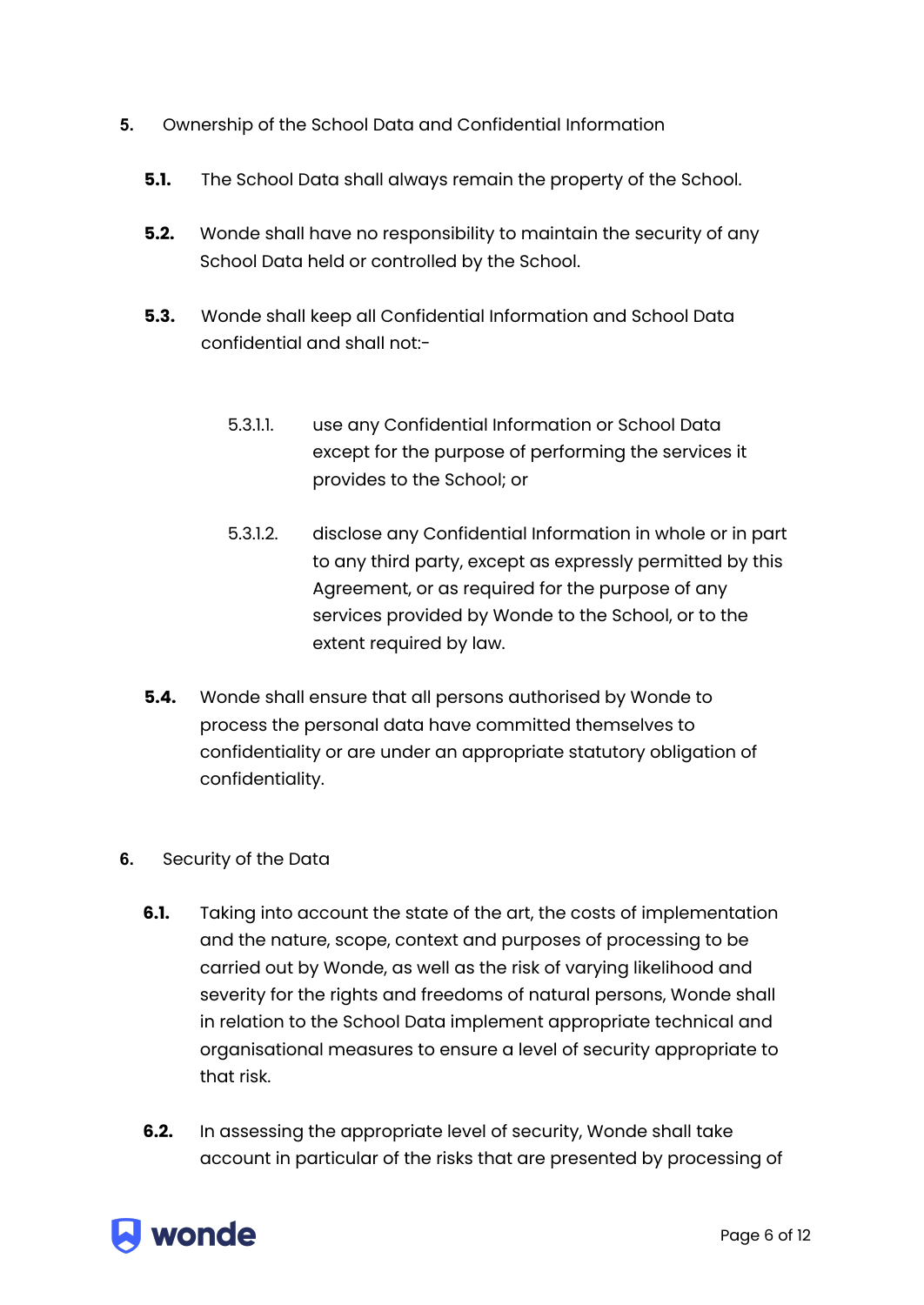the School Data, in particular from a Personal Data Breach.

#### **7.** Permission to use Sub-contractor

- **7.1.** Wonde may appoint a sub-contractor to carry out any or all of its processing activities in accordance with the terms of this clause 7.
- **7.2.** The School hereby authorises Wonde to appoint third parties to provide electronic data storage and transmission services to Wonde in connection with the processing of the School Data. Wonde shall notify the School of any changes to the identity of such third parties from time-to-time.
- **7.3.** Save as permitted by clause 7.2, Wonde shall not appoint any sub-contractor in connection with the processing of the School Data without the prior written permission of the School.
- **7.4.** Where Wonde appoints a sub-contractor pursuant to this clause 7, it shall ensure that the arrangement between it and the sub-contractor is governed by a written contract including terms which offer at least the same level of protection for the School Data as those set out in this Agreement, and meet the requirements of Data Protection Laws.
- **7.5.** Wonde shall ensure that each sub-contractor appointed by it performs the obligations under clauses 2.4, 6.1, 10, 11 as they apply to processing of the School Data carried out by that sub-contractor, as if they were a party to this Agreement in place of Wonde. Wonde shall remain liable for the acts and omissions of any sub-contractor in respect of the processing of the School Data.
- **8.** Insurance

Wonde maintains a policy of insurance in respect of public liability in respect of the services provided by Wonde and the processing of the School Data, and shall produce a copy of such policy to the School if requested to do so.

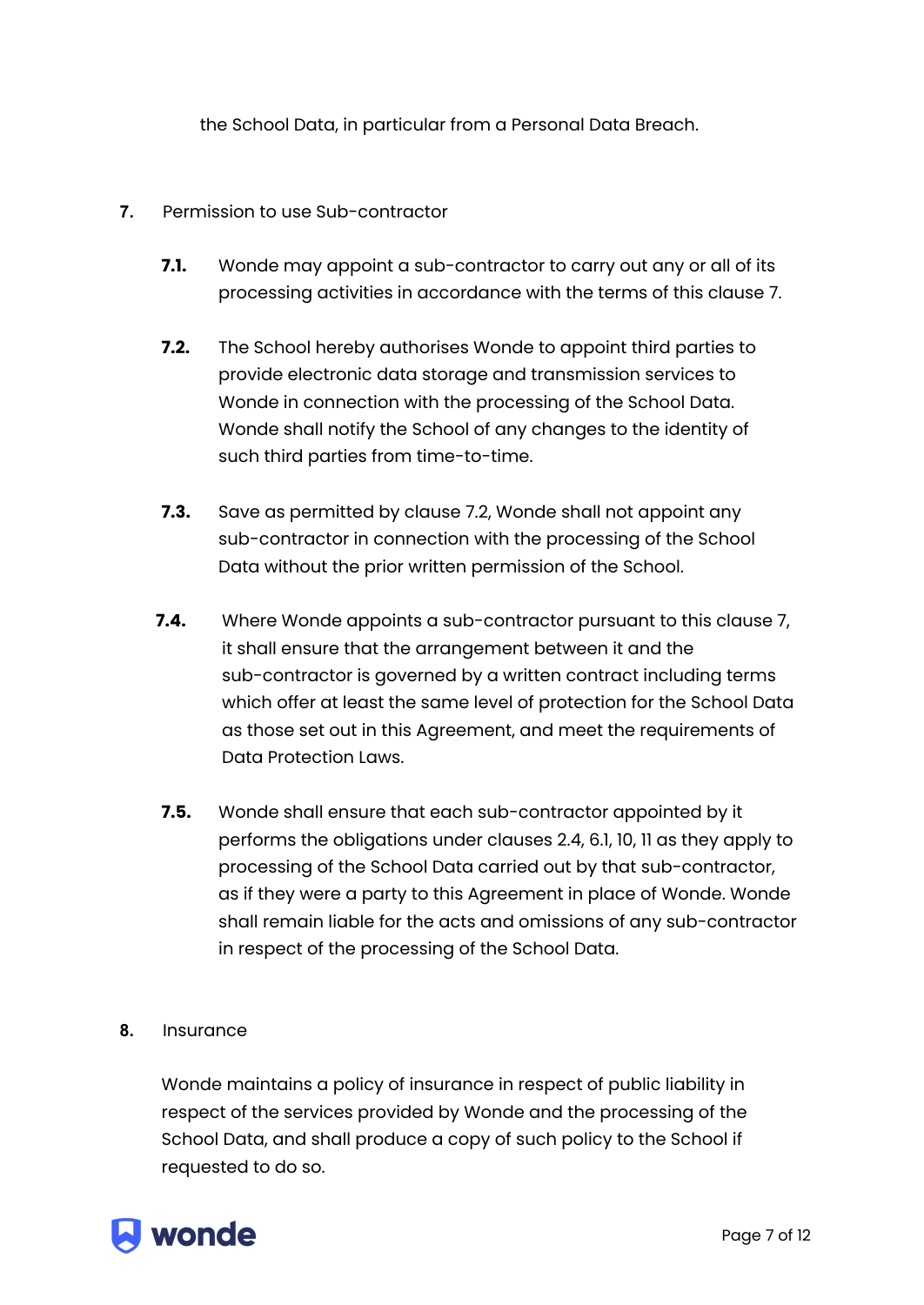#### **9.** Deletion or return of School Data

- **9.1.** Wonde shall within a reasonable period of either a written request from the School, or the termination of this Agreement, delete and procure the deletion of all copies of the School Data.
- **9.2.** Subject to clause 9.3, the School may in its absolute discretion by written notice to Wonde at any time require Wonde to:
	- 9.2.1. return a complete copy of all School Data by secure file transfer in such format as is reasonably notified by the School to Wonde; and
	- 9.2.2. delete and use all reasonable endeavours to procure the deletion of all other copies of School Data processed by Wonde or any of its sub-contractors.

Wonde shall use all its reasonable endeavours to comply with any such written request within 14 days of receiving such request.

- **9.3.** Wonde and its sub-contractors may retain School Data to the extent required by any applicable law, provided that Wonde and its sub-contractors shall ensure the confidentiality of all such School Data retained, and shall ensure that such School Data is only processed as necessary for the purpose(s) specified by the applicable laws requiring its storage and for no other purpose.
- **9.4.** Wonde shall, within 7 days of request from the School, provide written certification to the School that it has fully complied with this clause 9.
- **10.** Audit and Information Rights
	- **10.1.** Subject to clauses 10.2, 10.3 and 10.4, Wonde shall:
		- 10.1.1. make available to the School on request all information necessary to demonstrate Wonde's compliance with this Agreement; and

# **A** wonde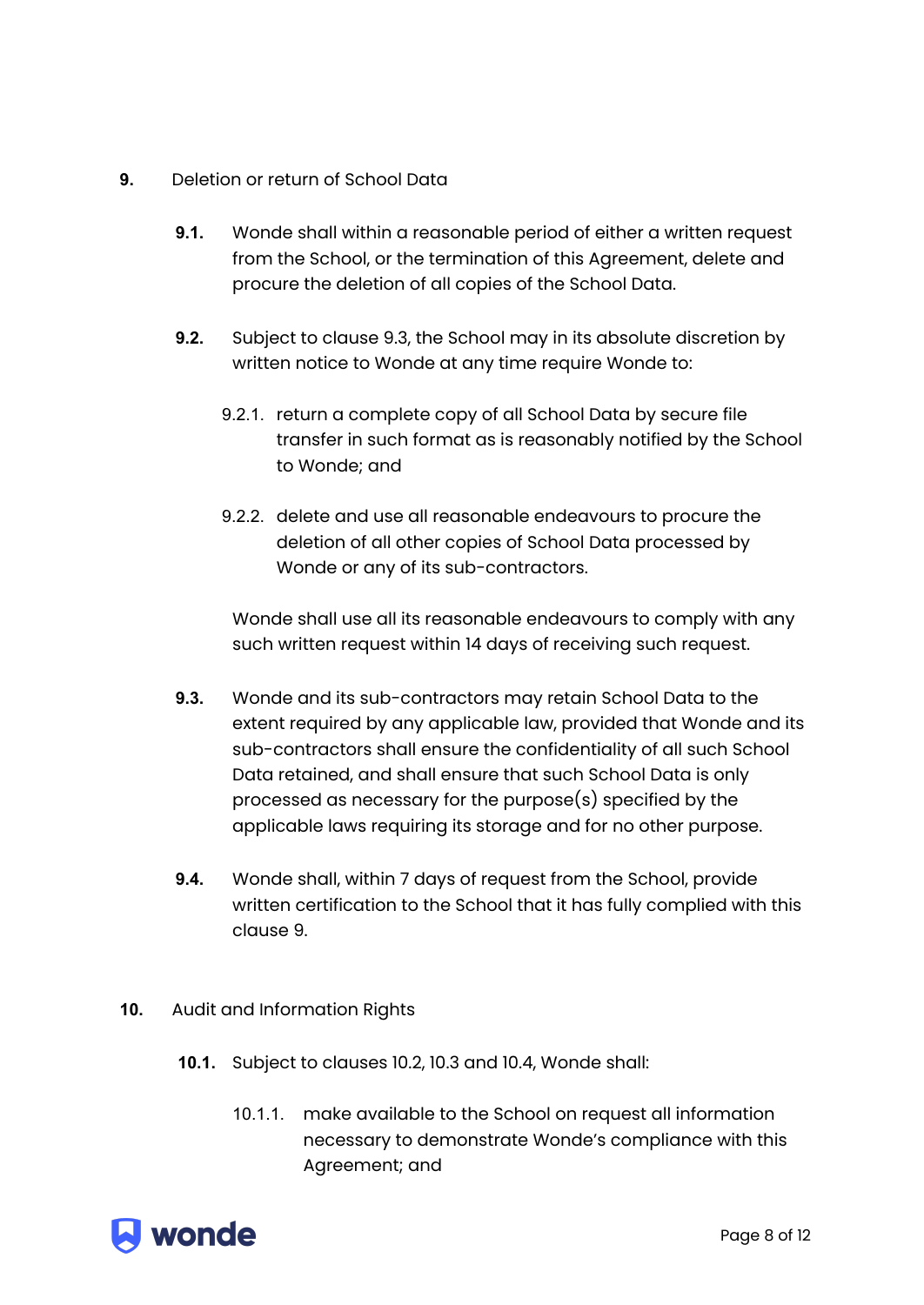- 10.1.2. allow for and contribute to audits, including inspections, by the School or any auditor nominated by the School in relation to the processing of the School Data by Wonde and its sub-contractors.
- **10.2.** The information and audit rights of the School under clause 10.1 shall apply only to the extent required by Data Protection Laws.
- **10.3.** The School shall give Wonde reasonable notice of any audit or inspection that it wishes to conduct under this clause 10.1, and shall (and shall ensure that any nominated auditor shall) avoid causing (or, if it cannot avoid, minimise) any damage, injury or disruption to Wonde's or its sub-contractors' premises, equipment, personnel and business.
- **10.4.** Without prejudice to clause 10.3, Wonde or its sub-contractors are not required to give access to their premises for the purposes of an audit or inspection:
	- 10.4.1. to any individual unless he or she produces reasonable evidence of identity and authority;
	- 10.4.2. outside normal business hours at those premises,
	- 10.4.3. for the purposes of more than one audit or inspection in any calendar year.
- **11.** Data Subject Rights and Associated Matters
	- **11.1.** Taking into account the nature of the processing conducted by Wonde, Wonde shall (and shall use all reasonable endeavours to procure that its subcontractors shall) assist the School by implementing appropriate technical and organisational measures, insofar as this is possible, for the fulfilment of the School's obligations, Wonde, to respond to requests to exercise data subject rights under the Data Protection Laws .
	- **11.2.** Wonde shall:

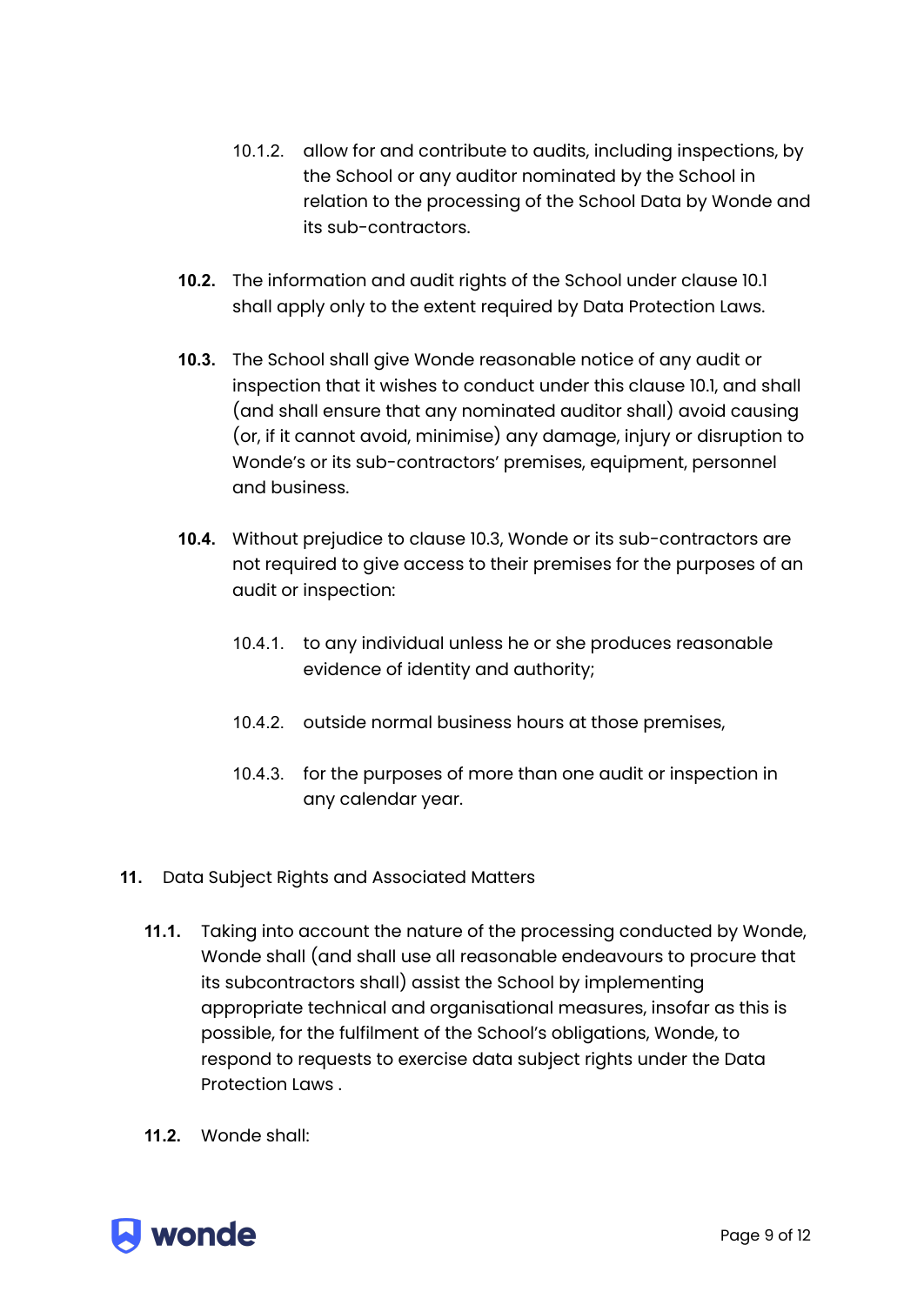- 11.2.1. promptly notify the School if it or any sub-contractor receives a request from a data subject under any Data Protection Law in respect of School Data; and
- 11.2.2. not, and shall use all reasonable endeavours to ensure that the sub-contractor does not, respond to that request except on the written instructions of the School or as required by any applicable laws to which Wonde or the sub-contractor is subject.
- **11.3.** Wonde shall notify the School without undue delay upon Wonde becoming aware of a Personal Data Breach in respect of any School Data processed by Wonde, providing the School with sufficient information to allow the School to meet any obligations to report, or inform the individuals to which the Personal Data related, of such Personal Data Breach under Data Protection Laws.
- **11.4.** Wonde shall co-operate with the School and take such reasonable commercial steps as are directed by the School to assist in the investigation, mitigation and remediation of each such Personal Data Breach referred to in clause 11.3.
- **11.5.** Wonde shall provide reasonable assistance to the School with any data protection impact assessments, and prior consultations with competent data privacy authorities, which the School reasonably considers to be required under any Data Protection Laws, in each case solely in relation to processing of Personal Data comprised in the School Data, by and taking into account the nature of the processing and information available to Wonde.

#### **12.** Liability

- **12.1.** Wonde shall have no liability to the School, whether arising in contract, tort (including negligence), breach of statutory duty or otherwise, for or in connection with:
	- 12.1.1. loss, interception or corruption of any data; other than to the extent such loss is caused by the negligence or fault of Wonde.

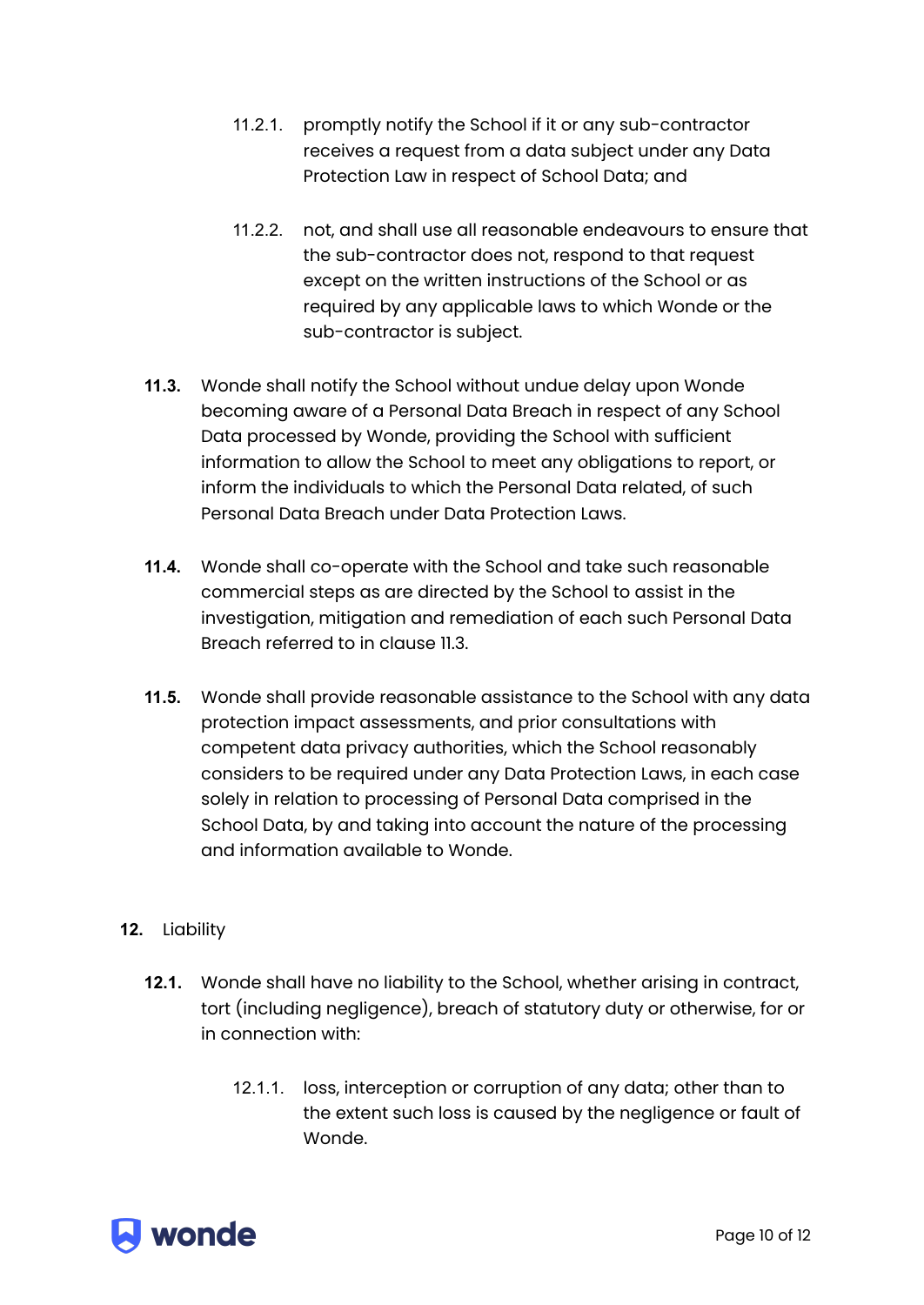- 12.1.2. loss, interception or corruption of any data resulting from any negligence or default by any provider of telecommunications services to Wonde, the School or any School Supplier;
- 12.1.3. any loss arising from the default or negligence of any School Supplier;
- 12.1.4. damage to reputation or goodwill;
- 12.1.5. any indirect or consequential loss.
- **12.2.** In all other circumstances, Wonde's maximum liability to the School, whether arising in contract, tort (including negligence), breach of statutory duty or otherwise, in connection with the Services shall be limited to £2 million.
- **12.3.** Nothing in this clause shall limit the liability of Wonde for any death or personal injury caused by its negligence, fraud or fraudulent misrepresentation, or any other matter for which liability cannot be limited or excluded as a matter of law.
- **13.** Rights of Third Parties

No person who is not a party of this Agreement shall have any rights under this Agreement, whether pursuant to The Contracts (Rights of Third Parties) Act 1999 or otherwise.

#### **14.** Entire Agreement

Save for any statement, licence, representations or assurances as to the method or location of storage this Agreement and the schedules to it constitutes the entire agreement and understanding between the parties and with respect to all matters which are referred to and shall supersede any previous agreements between the parties in relation to the matters referred to in this Agreement.

**15.** Variation